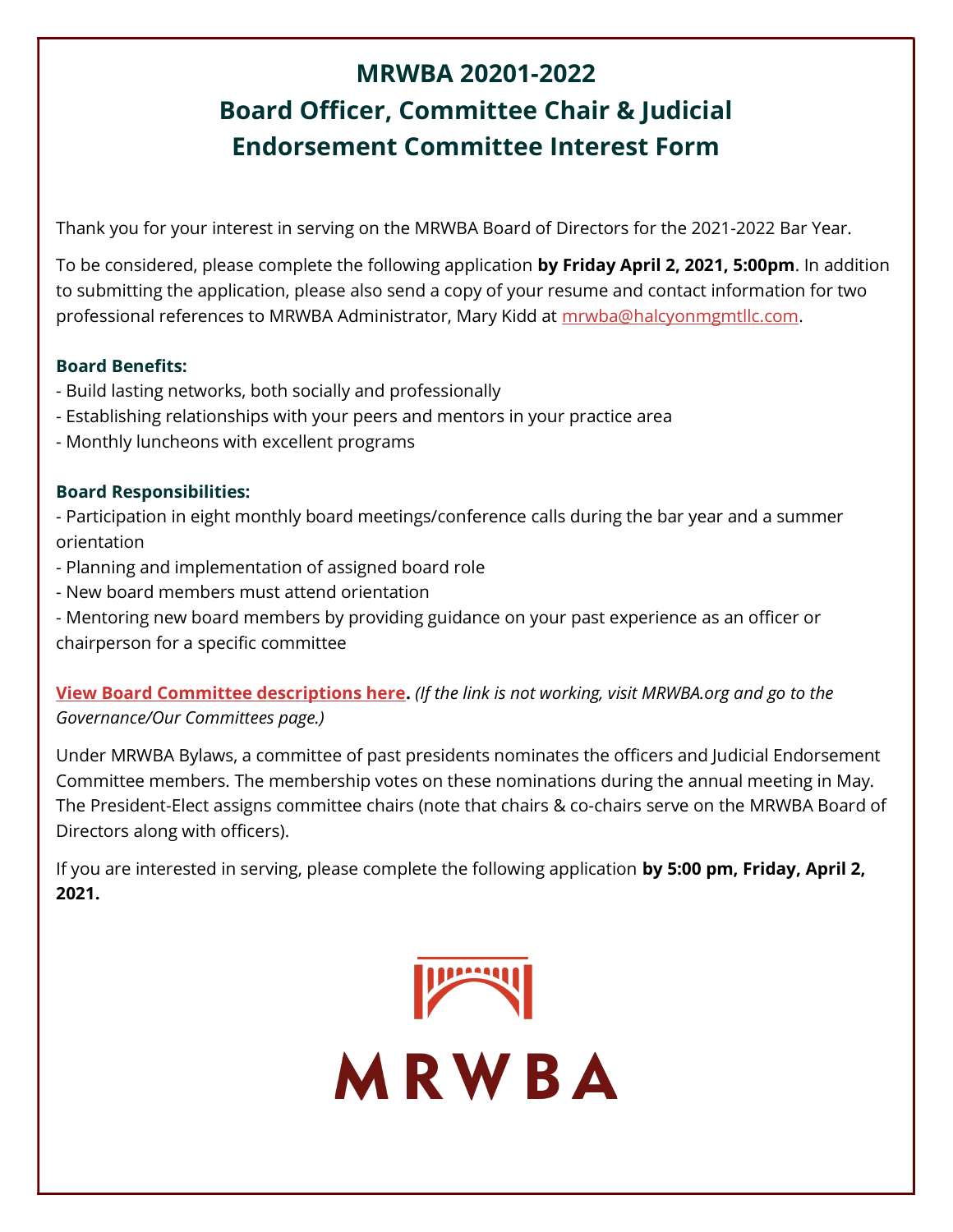

## MRWBA 2021-2022 Board Officer, Committee Chair & Judicial Endorsement Committee Interest Form

\* All information is required.

| <b>Personal Information</b>                                                                                                                                                  |                                         |
|------------------------------------------------------------------------------------------------------------------------------------------------------------------------------|-----------------------------------------|
|                                                                                                                                                                              |                                         |
|                                                                                                                                                                              |                                         |
|                                                                                                                                                                              |                                         |
|                                                                                                                                                                              |                                         |
|                                                                                                                                                                              |                                         |
| <b>Board/Committee Interest</b>                                                                                                                                              |                                         |
| I am interested in an officer position (may select more than one):<br><b>President Elect</b><br>Vice President<br>Secretary                                                  | Treasurer<br>Any Officer Position       |
| I am interested in serving on the Judicial Candidate Endorsement Committee:<br><b>Yes</b>                                                                                    | <b>INo</b>                              |
| I am interested in serving as chair or co-chair of one of the following committees (may select more than<br>one, please rank in order of preference, with 1 = first choice): |                                         |
| _ Audit                                                                                                                                                                      | $\_\_\$ Mentorship                      |
| _ Awards                                                                                                                                                                     | __ Programs (Co-Chair)                  |
| Communications (Co-Chair)                                                                                                                                                    | Public Service/Pro Bono                 |
| Diversity and Inclusion                                                                                                                                                      | __ Sponsorship                          |
| (Special Committee)                                                                                                                                                          | _ Strategic Planning and Implementation |
| _ Legislative (Co-Chair)                                                                                                                                                     | (Special Committee)                     |
| Membership                                                                                                                                                                   | None                                    |